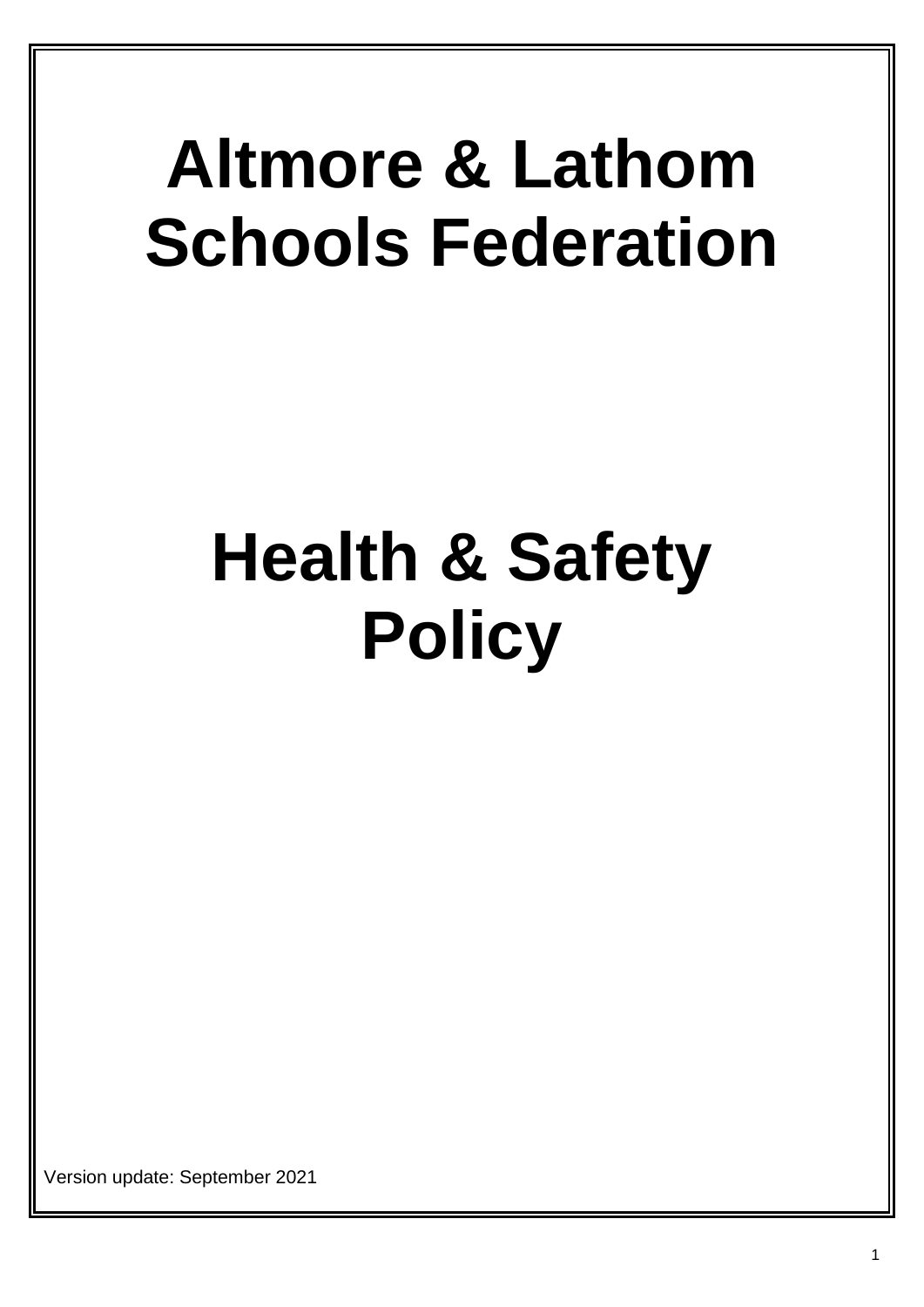#### **Altmore & Lathom Schools Federation HEALTH AND SAFETY POLICY**

#### **INTRODUCTION**

Newham Council has delegated the majority of the budget relating to the operation of schools to individual establishments. The responsibility for the day-to-day management of occupational safety and health has, therefore, largely been transferred to establishments. However, in community and voluntary-controlled schools, the Council is still the employer, and could, therefore, ultimately be held to account for any H&S failures in these schools.

Individuals, managers and leaders in schools should be aware that they could individually be held to account (criminally/in civil action/disciplinary procedures), for failings in the management of H&S in their establishments if they are deemed to have been negligent.

This policy is written within the framework of the Health & Safety at Work Act 1974 and its subsequent regulations. It is to be read in conjunction with LBN's Community and Voluntary Controlled Schools Health & Safety Organisation and Arrangements, and the Education Department's Health and Safety Management System, supported by NPW.

It is to be reviewed, added to, or modified from time to time and may be supplemented in appropriate cases by further statements related to work of the school. Copies and subsequent amendments will be made available to all employees. The phrase 'employee' includes all staff whatever their management function.

#### **POLICY STATEMENT**

The Executive Headteacher will be responsible to the Director of Education and Community Learning for the implementation, management and monitoring of the policies and procedures of the London Borough of Newham, the Education Department and School.

The Executive Headteacher recognises her responsibility to, as far as is reasonably practicable, provide a safe and healthy workplace and working environment for all employees, pupils, visitors and others who may be affected by the work of the school, i.e., parents, volunteer helpers, catering staff.

In discharging her responsibilities, the Executive Headteacher will pay due regard to relevant Regulations, Codes of Practice, Guidance, Notes and professional advice.

The Executive Headteacher similarly requires all employees to recognise their responsibilities to take care of themselves, other workers, pupils, visitors and others who may be affected by the work of the school and to co-operate fully with the Executive Headteacher and the employer in achieving this policy.

The Executive Headteacher accepts responsibility as far as is reasonably practicable for the effect of the school's activities on the safety of contractors and others whilst working on the school's premises.

The Executive Headteacher similarly requires contractors and others, when working on the school premises, to take all reasonable care for the protection of their own employees, school staff, pupils, visitors and other who may be affected by their work.

The Executive Headteacher will co-operate fully in the appointment of Safety Representatives by recognised Trades Unions as set out in the Safety Representative and Safety Committees Regulations 1978 (within the current staff).

In general, the Executive Headteacher will ultimately be responsible for the maintenance of a safe working environment and safe practices within the schools in accordance with guidance received from the HSE, DfE and LBN.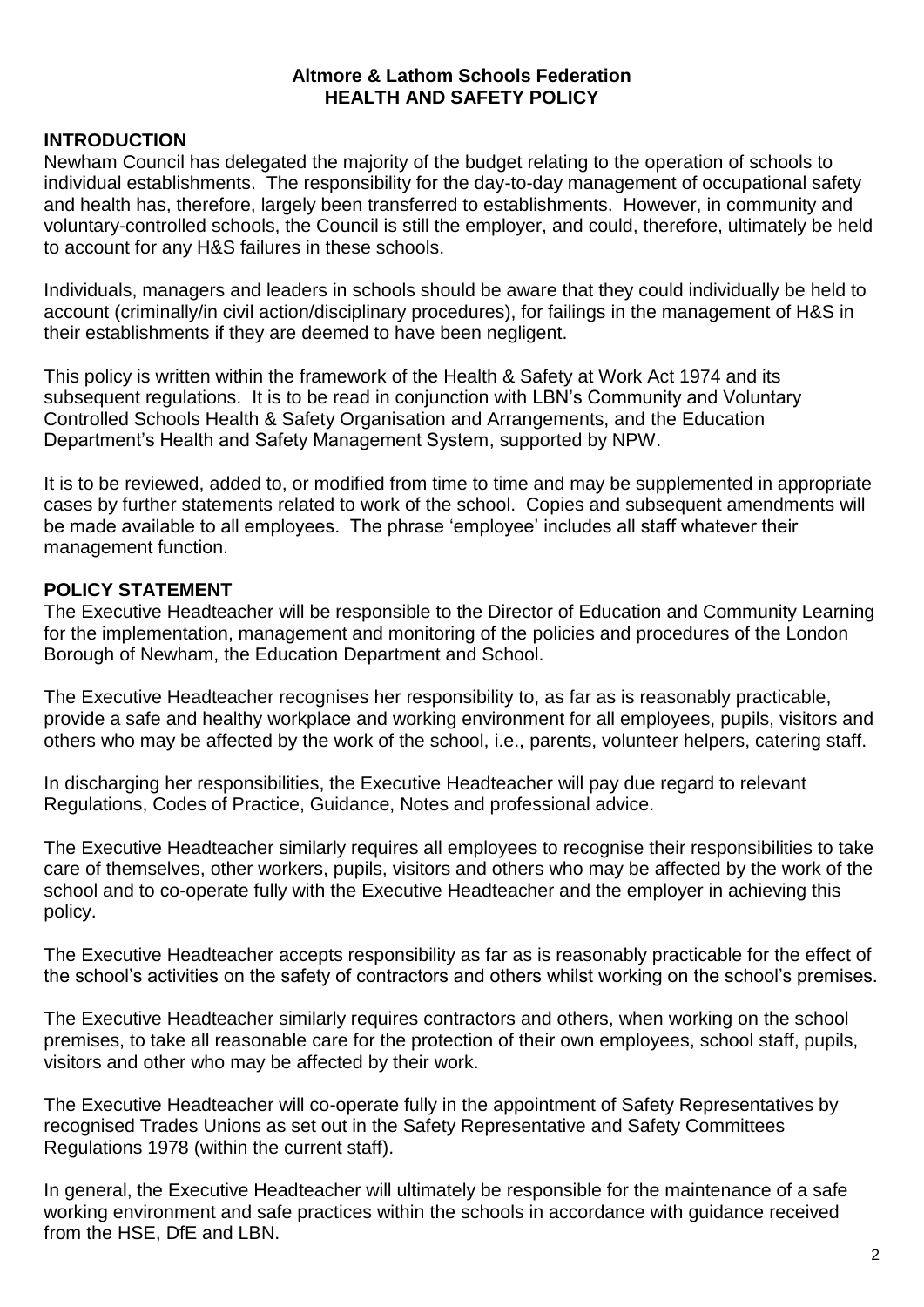In order to be able to demonstrate that the Executive Headteacher can completely discharge their duties, she must ensure she has suitable H&S training. LBN sets a standard of the IOSH Managing Safety Course for the Executive Headteacher to complete, demonstrating the required standards of competence.

At our sites we aim to create an ethos of *carefulness* and *awareness* both inside and outside, this is for all users of our premises: children, staff, parents, visitors and members of the local community.

This carefulness and awareness includes:

- the ability of each individual to protect him/her self
- concern and consideration for the safety of others
- knowledge of what to do in certain situations
- alertness and control
- cultivation of good habits

The Executive Headteacher is the officer responsible and with the assistance of the Premises Manager, regularly conducts risk assessments and reviews of arrangements whenever the need arises. The Premises Manager conducts risk assessments for specific tasks that are allocated to the Site Supervisor.

For children, good safety habits are taught as part of day-to-day learning and play. This can be through specific topics, e.g., 'A safe place…', which could be covered in Science, English or Technology, and the involvement of outside agencies, e.g. 'People who help us…', such as the police, fire brigade, road safety officer, etc.

Children are encouraged to develop healthy habits through good health and hygiene routines, e.g. regular exercise or care of themselves, personal hygiene, etc. A positive policy for healthy eating is maintained, with an extended healthy option menu at lunchtime; a daily piece of fresh fruit is part of the 'fruit scheme' in EYFS and KS1. Children in KS2 are encouraged to bring a snack of fruit if they would like to. In EYFS healthy snack-time is also part of children's *social* learning during sessions in the Children's Centre and Pre-School provision.

We believe that children learn best through practical experiences and active involvement in all areas of the curriculum. Children are taught to have care and consideration for themselves and others:

- when using equipment, e.g., scissors, tools, PE apparatus, etc.
- when moving around our buildings
- when carrying out investigations, e.g., pond, pollution, soil studies, etc.
- when on Educational Visits
- when using technology

We have a limited number of rules, which are for safety reasons, i.e., **walking** around, playing in sight of an adult on duty, care of property, etc.

### **Risk Assessment**

All staff should be aware of the potential risk, i.e., the likelihood that harm may occur and its severity – in any activity that takes place during the course of the average day. Any activity, however innocuous holds an element of risk if not considered/conducted properly. We have to plan ahead for the unexpected, particularly with such young children accessing our site(s).

To achieve this, we must have clear codes of practice carried out by all and we carefully consider the medical, sensory or physical needs of children.

We need to conduct a risk assessment of activities regularly to establish:

- who is at risk?
- those who are particularly vulnerable
- potential hazards
- existing measures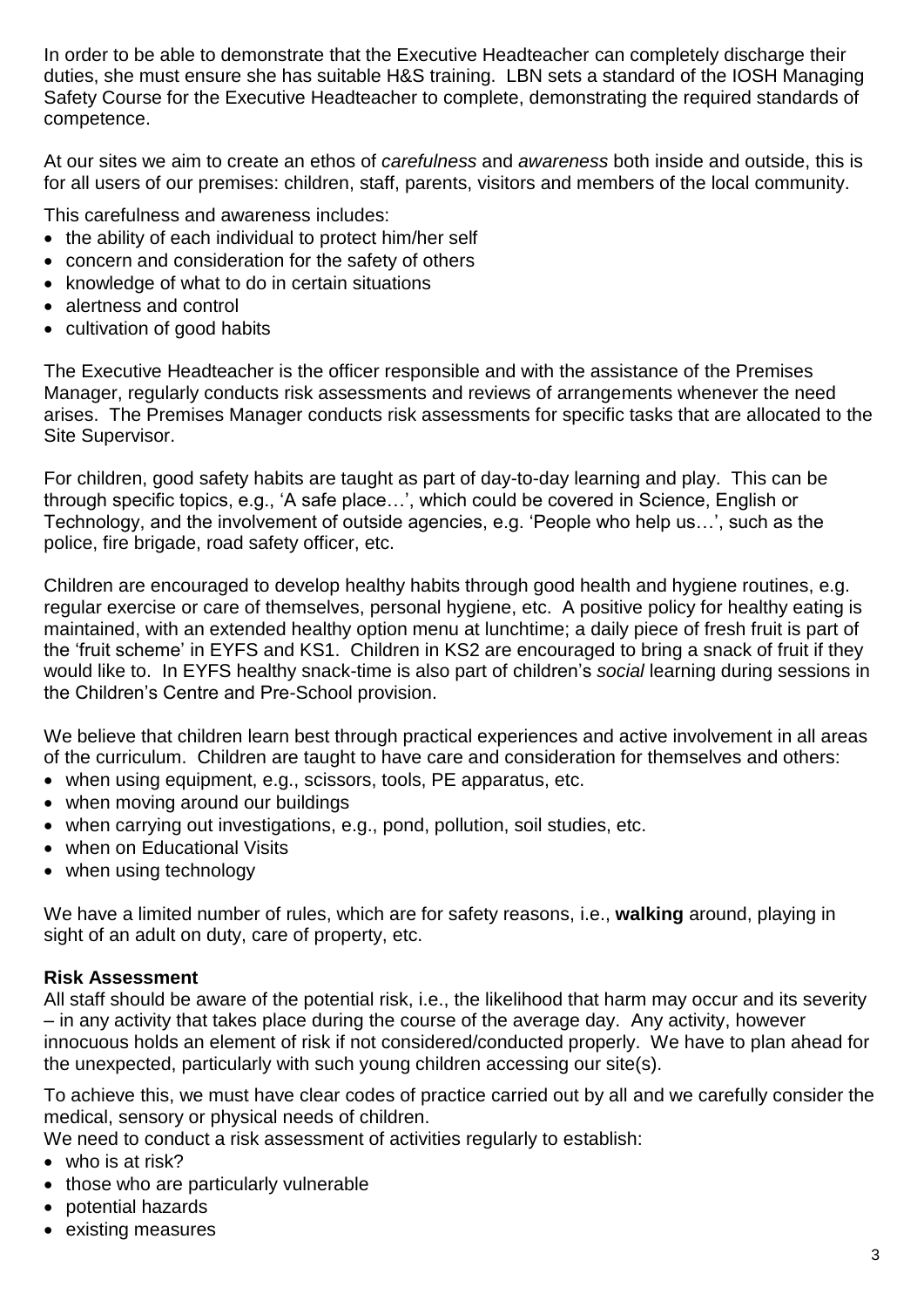- further action
- review of arrangements

## **Who is at risk?**

- children
- school & children's centre staff
- premises staff
- cleaning staff
- members of organisations using our facilities
- members of the public

## **Those who are particularly vulnerable**

 $\bullet$  in relation to the activity – who will be involved?

## **Potential hazards**

• identify and detail the possible hazards in a given activity

## **Existing measures**

identify standard practice for the given activity and safety measures in place

## **Further action**

 how will the above measures be reinforced and communicated to all staff, pupils and other users of the site?

## **Review of arrangements**

• these arrangements to be reviewed as and when the need arises

## **Educational Visits**

In accordance with safety regulations, Educational Visits are carefully planned in advance, with all staff making pre-visits. Details are sent to parents; parental consent allows children to take part in a visit. Children are expected to wear appropriate clothing for the activity planned. The correct adult: child ratio is always followed; a trained First Aider always goes on the visit and a list of emergency phone/contact numbers is always taken. (See Educational Visit policy for further information)

## **Emergency Evacuation**

Procedures are in place, in case of an emergency, such as a fire or bomb alert when the site needs to be evacuated. All staff and children must be familiar with these procedures, and know their own exit route, place of assembly and roll call procedure. The designated Fire Assembly points are indicated on Fire Evacuation plans.

## **First Aid: Accident, Reporting and Investigating for all Pupils and Staff**

All children are taught to take care of themselves and each other, but in a school/setting environment, accidents do occur. Most accidents are minor and can be dealt with by any member of staff. Fully equipped First Aid boxes are kept in the Hygiene rooms, disabled toilet (in the playground – at Altmore), Dining rooms, Children's Centre and other communal areas. A list of children needing special care is held in the Heads of Schools offices. First Aid boxes are also accessible in the conservatory room and on each floor of Lathom. If an accident is more serious, the aim of the school is to get the child qualified medical attention as quickly as possible. Parents are informed straight away, and if necessary, an ambulance sent for.

Accident forms are filled in for any accident requiring medical attention, or caused by any defect in the school or its equipment. For minor injuries to the head, children are given a letter/ advice slip/sticker indicating this to inform the parent/carer.

The Premises Manager, under the direction of the Executive Headteacher, is responsible for ensuring that the building provides a safe and healthy environment for all children. The Premises Manager,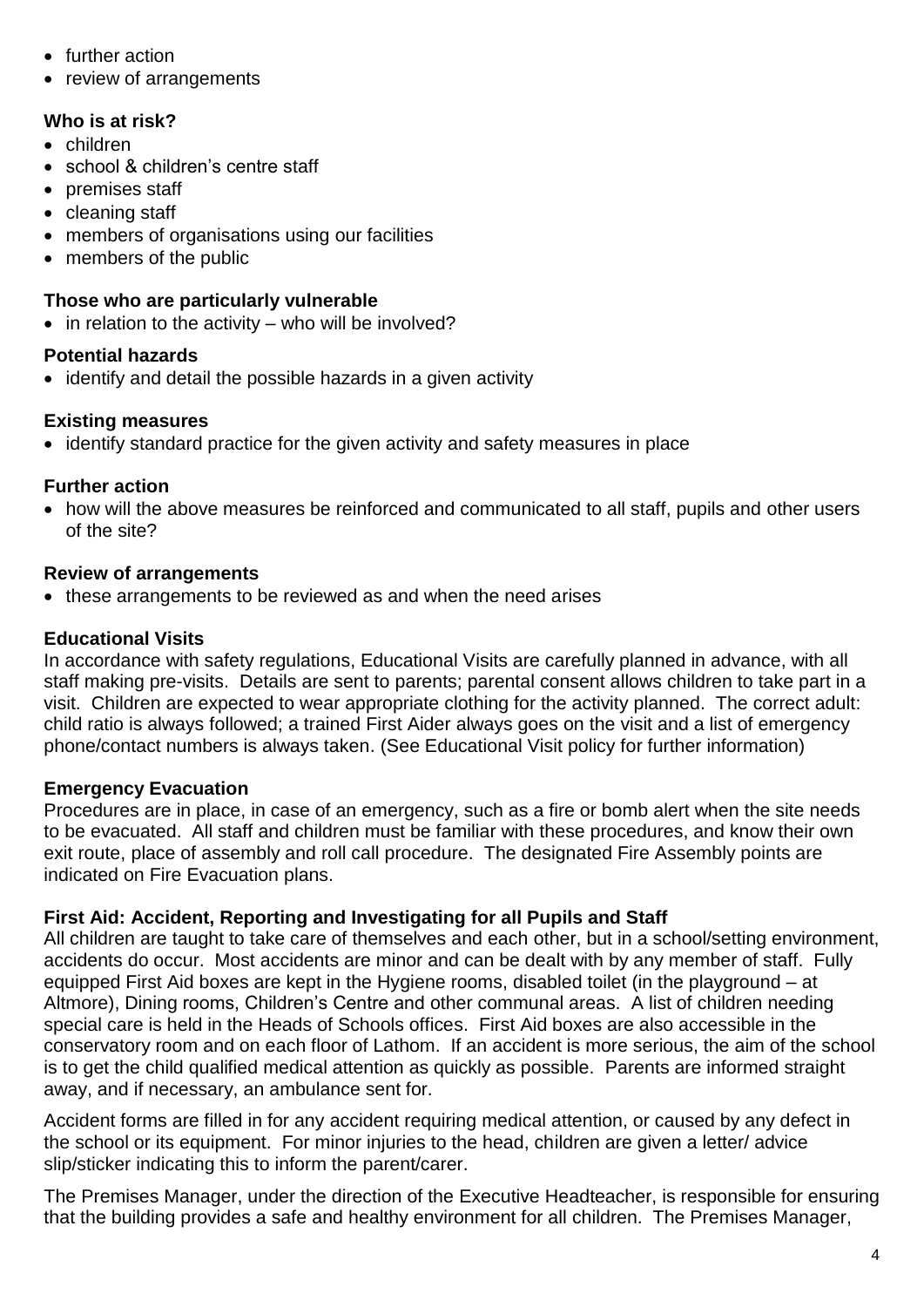Site Supervisor and LA employees maintain clean and tidy buildings and grounds. Any minor repairs or maintenance are completed by the Premises Manager/Site Supervisor, or through the use of authorised contractors.

Any equipment/hazardous substance is kept locked away from the children. All equipment is to British Standards and is maintained regularly.

In accordance with LB Newham guidance the school uses the 'Three Yellow File' system of storing relevant information on Health and Safety. They are stored in the Premises Manager's office. The three yellow files are:

- Health and Safety at Work: Standard Procedures at Work
- Health and Safety at Work: Establishment and School Handbook
- Health and Safety at Work: Information Bulletins

The following information supplements information held in those files:

 Staff rights and responsibilities under H&S are on display on the H&S poster which is on open display in the Front Office.

### **Fire Safety**

Fire drill procedures are displayed in all rooms, offices and corridors along with Emergency Escape routes (Please refer to emergency evacuation procedure).

#### **Fire, Bomb and Terrorist Alerts Procedures**

In the event of a fire, bomb or terrorist alert the school must follow the fire safety procedures. The Executive Headteacher/Head of School/Premises Manager/Site Supervisor/Fire Wardens must ensure all evacuation procedures are followed:

- At Lathom Phone 999 for the fire brigade and police listen carefully to the information they give you. At Altmore the fire brigade automatically attends when the fire alarms are activated.
- Check that the evacuation procedure has been followed.
- Remain at the front of the school to meet the fire brigade/police and direct them to the incident. Fire engine and ambulance services enter school grounds through Gate 3 at Lathom and Gate 5 at Altmore.
- All children and adults must remain outside.
- Only when the all clear has been given will children and adults re-enter the premises.
- If the alert is a practice at Altmore, Newham Security Services must be informed before the evacuation of the premises takes place.
- In the event of long-term evacuation all children at Altmore will be taken to safety at Lathom Junior School and all children at Lathom Junior School will be taken to Altmore. Parents will be informed from there.

#### **Fire Wardens: Altmore**

#### **Fire Wardens: Altmore** - Sandie Boulter

- Renu Rana
- Jo Doublal
- Jan Hazelden - Ruxsana Pathan
- Sumathi Rajan - Hortense Kebani
	- Shamael Gul

- Lucy Boswell

#### **Fire Wardens: Lathom**

- Michele McInerney
- Navina Prakash
- Curtis McKensie
- Zena Holroyd-Doveton Jan Hazelden
- Rizwana Yaub

**Fire Wardens: Lathom**

- Aravinth Ganesh
- Tasnim Nessa
- Fiza Zia
- 

- Naheeda Ibrahim

## **Smoking Policy**

Smoking is not permitted in any area of the school by staff, parents or visitors to the school. Nosmoking signs are clearly displayed around the building.

#### **Car Parking**

There is no facility for visitor's parking on our sites. At Altmore parking is allocated and priority is given to staff who live out of the Borough and travel a distance to work. Concerns arise at 'peak'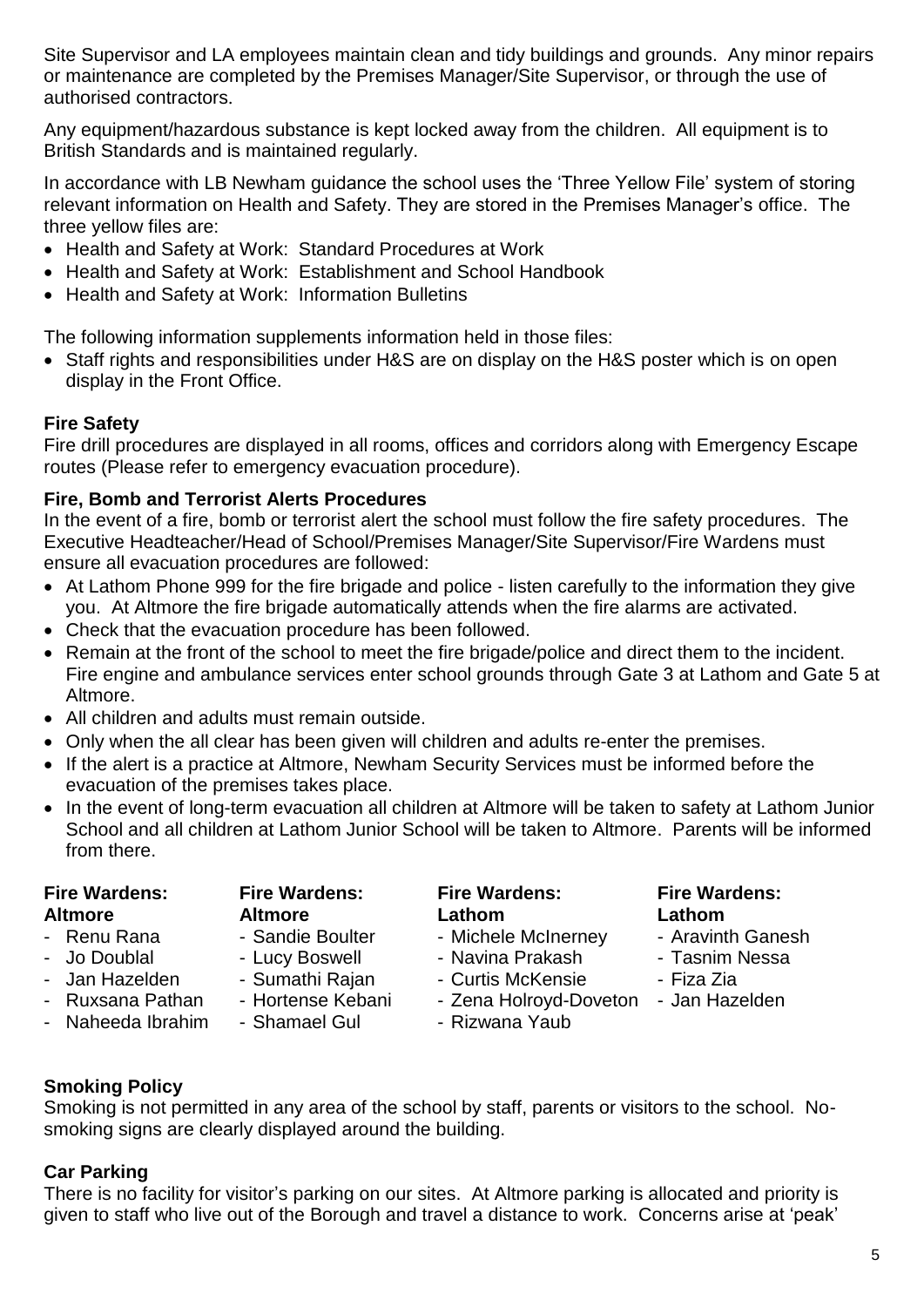times: at the start and end of the school day. Heavy congestion in our surrounding areas, make it hazardous for those who use the school and for our neighbours who live within our vicinity. Drivers parking cars at, near, or dropping or collecting children at school, should at all times have consideration for pedestrians, other road users and the immediate community. In particular, the road markings near the school crossings should be observed at all times.

There is regular contact with traffic police and the road safety officer who will talk to parents and children and provide leaflets and posters to display and send out. Regular letters to parents should emphasise the following:

- care of our neighbours
- use of the crossing patrol instead of driving right up to school
- not parking on yellow lines
- at Lathom Junior School dropping children off at their gates then driving on to keep the traffic flow moving, rather than parking and waiting
- any adult who continually parks in an obstructive way will be referred to LA parking patrols for tickets. All comments by parents or neighbours will be followed up.

All vehicles left on school sites are the responsibility of the owner. The school cannot be held responsible for any loss/theft or damage.

#### **Children Moving Equipment**

In the normal day-to-day running of the school, there are certain situations where children will need to move equipment or items of furniture, e.g.

- chairs and/or tables
- sports equipment
- small items of equipment
- laptops, i-Pads, etc.

Children must always be supervised when moving any equipment or item of furniture. Children need to be shown how to lift and carry safely. This needs reinforcing on regular occasions. Heavy or awkward to handle equipment will be moved by trained Site Staff.

#### **P.E. and Sports Equipment**

When using large apparatus, children must be trained in how to move, lift and set out each piece of apparatus. This includes how to lift correctly and knowing how many children are needed for moving each piece of equipment (this should include how to bend), e.g., P.E. mats and benches, etc.

For any Physical activity, children wear a suitable P.E. kit. They are expected to either be bare footed or wear plimsolls for indoor activities and to wear trainers for outside activities. It is part of our school policy that children do not wear any form of *jewellery*.

#### **Furniture**

Chairs should be moved one at a time and children must be shown how to carry them correctly, they may carry single chairs on their own. If a large number of chairs are needed then the Premises Manager/Site Supervisor will supervise.

Tables need one child at each end if the child is tall enough. A child must not attempt to lift a table on his or her own.

Any damaged furniture must be reported by email to the Premises Manager/Site Supervisor immediately.

Small items of equipment include tape players, CD players, PE trolleys etc. These can be moved freely by the children.

Always make sure when any item of equipment or furniture is being moved from one room to another, that there is another child available to open and close doors.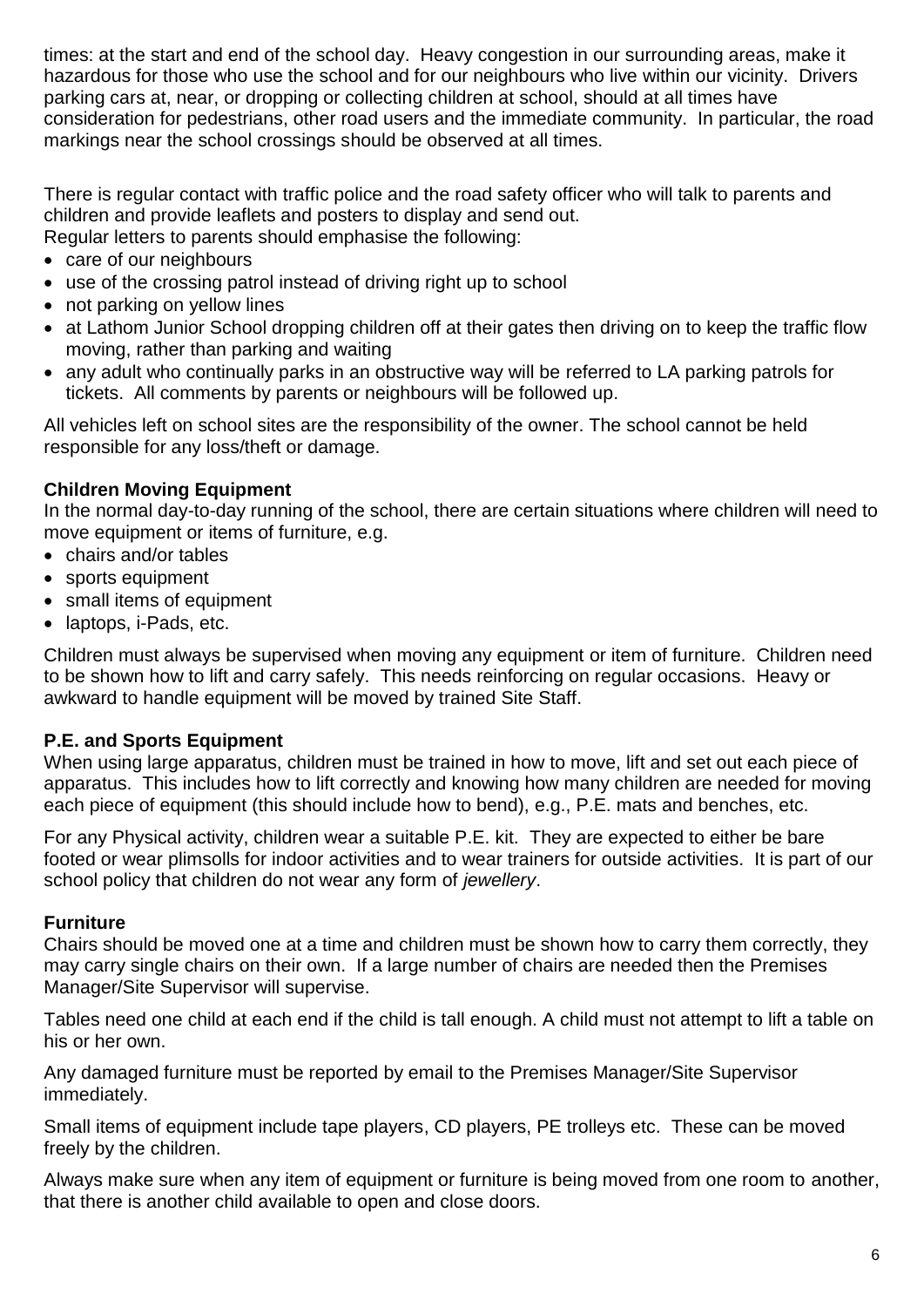#### **Items children should not move**

- computers monitors can easily fall off trolleys, or wires get caught
- piano or similar equipment although on wheels, instruments can tip, and feet or fingers become trapped
- cooker too hot and/or awkward
- paper cutters

#### **Security of the Premises**

The Premises Manager, Site Supervisor, Newham Security Services are the designated key holders and are responsible for the security of the building.

#### **Premises Manager/Site Supervisor**

It is the responsibility of the Premises Manage/Site Supervisor to check daily that:

- all locks and catches are in working order
- the emergency lighting is working
- the fire alarm has no faults
- the security system is working properly
- staircases/stairwells are clear

Before leaving the premises, to check:

- all the windows are closed
- the doors are locked and secure
- the security alarm is set
- all gates are locked

#### **Class teacher/Session leader**

It is the responsibility of the class teacher/session leader to make sure that their classroom/learning area is secure, windows closed and equipment switched off before leaving the premises.

#### **Executive Headteacher/Head of School**

It is the responsibility of the Executive Headteacher or Head of School to perform the above functions in the absence of the Premises Manager/Site Supervisor.

In addition, Executive Headteacher/Head of School/designated member of the Leadership Team is responsible for the security of the premises during the school day.

All visitors are required to report to Front Office.

All parents and other adults are requested, when bringing children to school, or collecting them afterwards, to walk round the outside of the premises so that the children are able to enter or exit the school by the correct door.

Any parent or visitor is welcome on site but is asked to report to the office first.

These points must be adhered to, but in no way detract from the open-door policy of the school.

### **Contractors on Site**

(See Guidance for Contractors on Site – page 12)

### **Use of Hazardous Substances in School**

All substances which may be hazardous are kept in a locked store. All substances purchased have a low hazardous recommendation and are accompanied by COSSH data sheets. This is to ensure the safety of all users. Staff are not permitted to order any chemicals without consultation with the Premises Manager who will advise regarding COSSH.

### **Administration of Medicines during School Hours**

From time to time, parents request that the school should dispense medicines which need to be administered at regular intervals to children.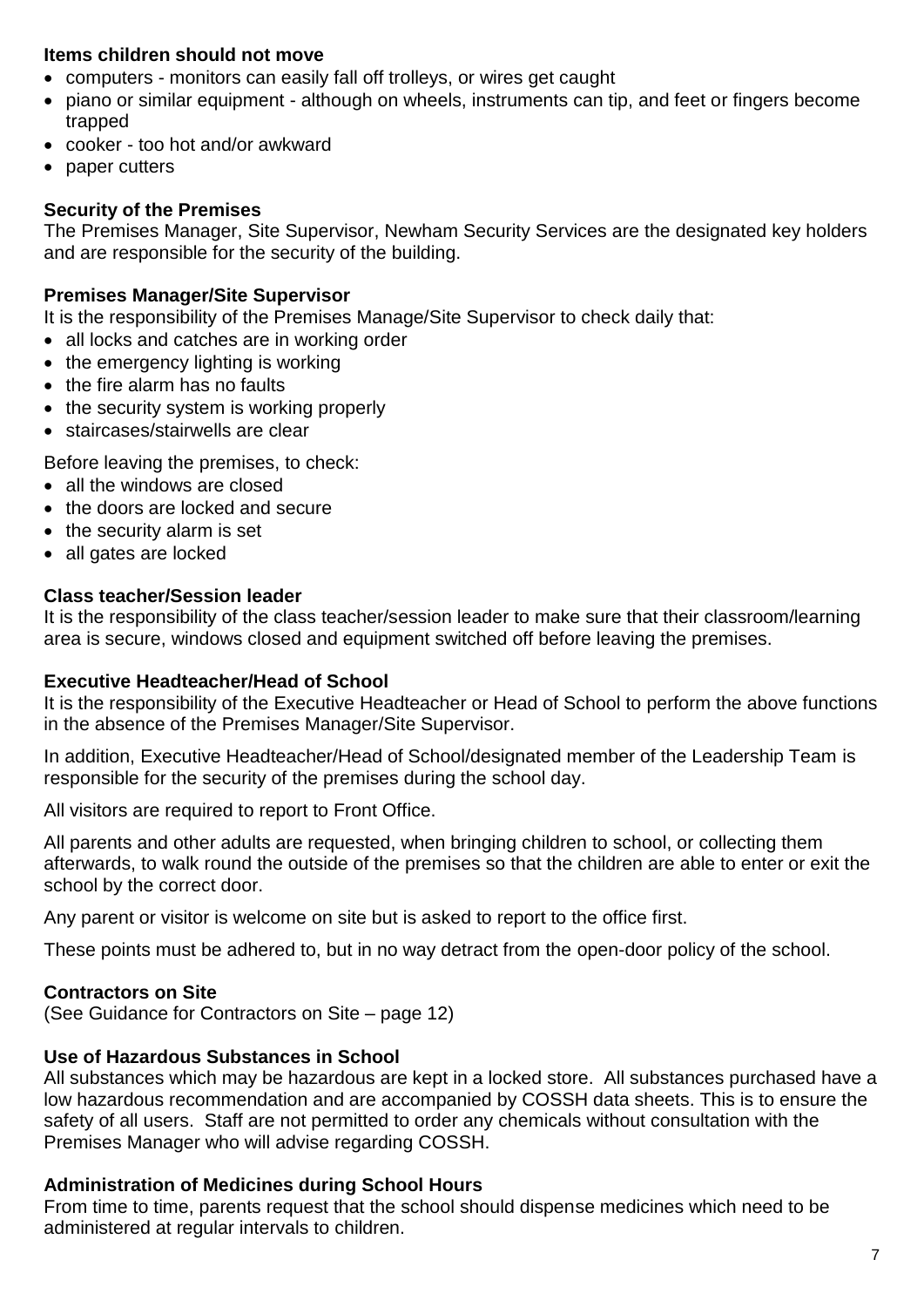These requests fall into two categories:

- children who require emergency medication on a long-term basis because of the chronic nature of their illness (for example, asthma and epilepsy)
- children who are suffering from casual ailments (coughs, colds etc.)

Please see the Medicine's policy for further guidance.

For casual ailments it is often possible for doses of medication to be given outside school hours.

If it is unavoidable that a child has to take medicine in school for treatment for a long-term illness to be effective, then each individual case will be considered. A Medical Care Plan will be discussed and agreed by all agencies with very clear guidelines. Please note that teachers are not required to dispense medicines as part of their contracts.

For the school to agree to assist in long term medication of pupils with long term conditions:

- a clearly defined Care Plan must be set up and agreed by all involved agencies
- parents must provide written authorisation for medicines to be administered to their children by school. This needs to include instructions regarding the quantity and frequency of administration.
- the medicines must be brought into school in a properly labelled container which states: (i) The name of the medicine, (ii) The dosage, (iii) The time of administration
- it is the parent/carers responsibility to ensure all medicine is in date and they are responsible for disposing of out-of-date medication
- where possible the medicine should be self-administered under the supervision of an adult. Medicines will be kept in a secure place by staff in accordance with safety requirements.

Where long-term needs for emergency medication exist, the school will follow specific guidance set out in the medical Care Plan.

## **First Aid in school**

All staff are responsible for dealing with minor incidents requiring First Aid during the school day.

During lesson/session time, First Aid is administered by any member of staff (all are trained). If an accident occurs in the playground the First Aider at Work accredited member of staff will assist. The same applies at lunchtime.

If there is any concern about what to do then the qualified First Aid people must be consulted.

#### Qualified First Aid staff are: **Altmore**

| <b>First Aiders at Work</b><br>- Azad Khan<br>Naheeda Ibrahim<br>$\overline{\phantom{a}}$<br>- Kalpana Subakumar<br>- Farah Tufail<br>- Vicky Cunningham<br>Hortense Kebani<br>$\overline{\phantom{a}}$<br>- Sumathi Rajan<br>- Tanuja Ramgolam                                                                            | <b>Paediatric First Aiders</b><br>Azad Khan<br>Naheeda Ibrahim<br>$\blacksquare$<br>Kalpana Subakumar<br>÷<br>- Farah Tufail<br>- Vicky Cunningham<br>- Lucy Boswell<br>- Sandie Boulter | <b>Paediatric First Aiders</b><br>Hortense Kebani<br>- Sumathi Rajan<br>Tanuja Ramgolam<br>$\sim$<br>Pam Sagoo<br>$\qquad \qquad \blacksquare$<br>- Bina Bhatt<br>Darshana Parmar<br>$\blacksquare$ |                                                                                                                                                                                                                    |
|----------------------------------------------------------------------------------------------------------------------------------------------------------------------------------------------------------------------------------------------------------------------------------------------------------------------------|------------------------------------------------------------------------------------------------------------------------------------------------------------------------------------------|-----------------------------------------------------------------------------------------------------------------------------------------------------------------------------------------------------|--------------------------------------------------------------------------------------------------------------------------------------------------------------------------------------------------------------------|
| Lathom<br><b>First Aiders at Work</b><br>- Ravinder Jutla<br><b>Aravinth Ganesh</b><br>$\overline{\phantom{a}}$<br>Michele McInerney<br>$\qquad \qquad \blacksquare$<br>Navina Prakash<br>$\qquad \qquad \blacksquare$<br>Rizwana Yakub<br>$\overline{\phantom{a}}$<br>Catty Johnson<br>۰<br><b>Temitope Kalawole</b><br>- | <b>First Aiders at Work</b><br>- Curtis McKenzie<br>- Clinton Elvis<br>- Elaine Williams<br>Fiza Zia<br>$\overline{\phantom{0}}$<br>- Sofia Dad<br>- Masooma Fatima<br>- Sarwat Yasin    | <b>First Aiders at Work</b><br>Humaira Rehman<br>- Tasnim Nessa<br>Inderjeet Katorea<br>Lisa Slack<br>Hera Begum<br>Nassem Ali<br>$\sim$<br>Parijatham Narayan                                      | <b>First Aiders at Work</b><br><b>Maria Houlker</b><br>$\sim$<br>- Rehana Patel<br>Nazia Abbas<br>$\sim$<br><b>Carol Conduah</b><br>Sabrina Wade<br>$\sim$<br>- Robina Mohiuddin<br>Zena Holroyd-Doveton<br>$\sim$ |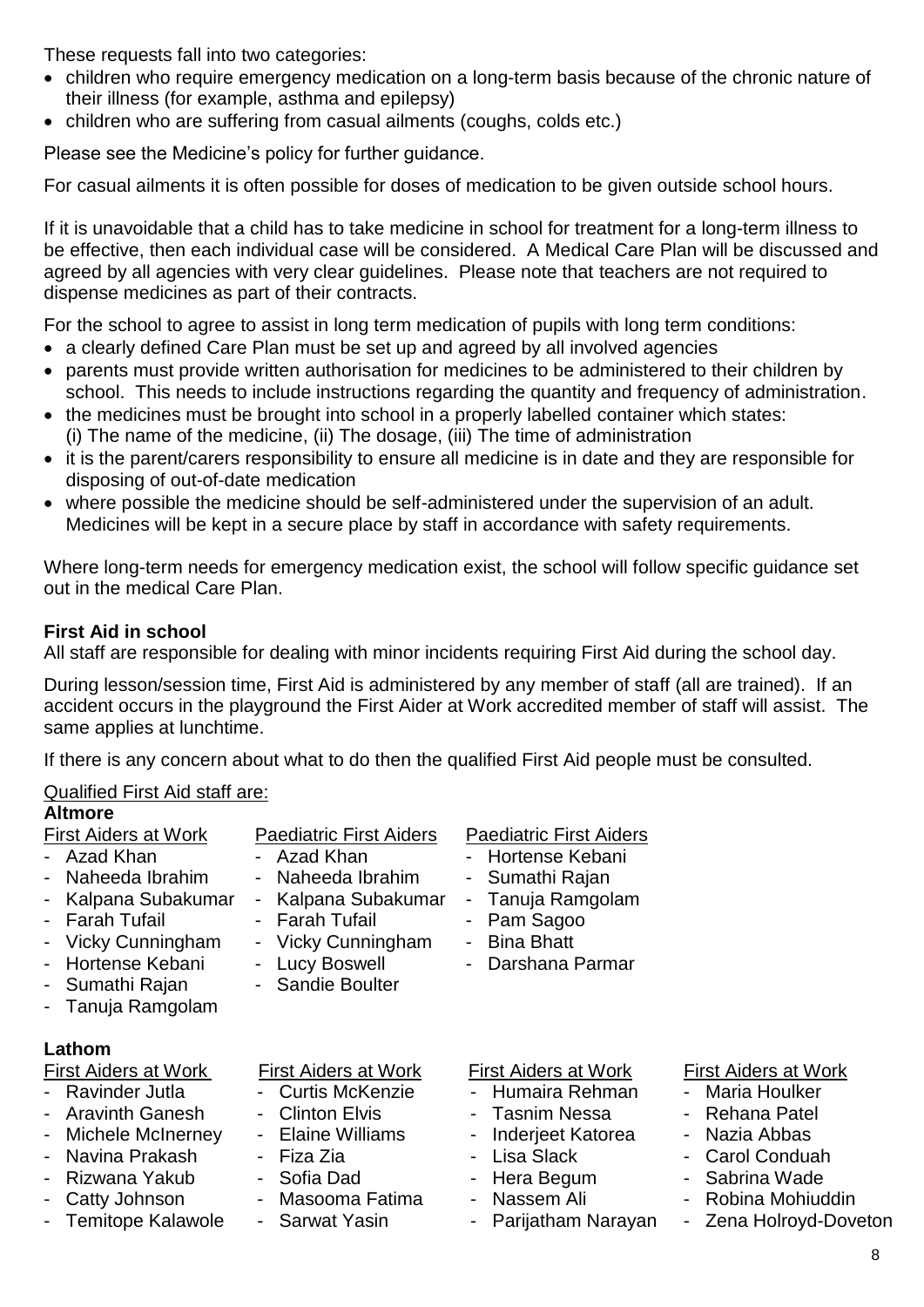### **Recording Accidents**

All accidents must be recorded in a Record of First Aid Treatment Book/Pupil Accident Book kept with each First Aid box. All details need to be filled in, including any treatment given. Accidents occurring off site should also be reported and recorded in the same way. In the event of a serious accident taking place off site, the responsible adult/person in charge must inform the school immediately, appropriate action will be agreed. (see Educational Visits policy)

## **Safety/HIV Protection**

Always wear disposable gloves when treating any accidents/incidents involving body fluids. Make sure any waste wipes, pads, paper towels, etc. are placed in a disposable bag and fastened securely. Any children's clothes should be placed in a plastic bag and fastened securely ready to take home.

## **First Aid Boxes**

Location: Hygiene rooms, Dining rooms, Disabled toilet, Conservatory room, Children's Centre, and on each floor at Lathom Junior School. In the Nursery and 2 -year-old provision first aid boxes are located in the classrooms.

- contents
- bandages
- plasters, single and strip
- antiseptic wipes
- cotton wool
- sterile gauze
- disposable gloves
- bodily fluid powder

#### **Person Responsible for Supplies**

Identified staff are responsible for checking the contents of the First Aid boxes on a regular basis and for placing orders to replenish stock. All staff are responsible for notifying the Head of School if the supplies in any of the First Aid boxes are running low. Ordering stock is carried out by identified Staff.

### **Allergies/Long term illness**

A record is kept of any child's allergy to any form of medication (if notified by the parent) any longterm illness, for example asthma, and details on any child whose health might give cause for concern.

#### **Courses**

All staff have annual First Aid training (updates) and accreditation

#### **Accidents**

Accidents fall into four categories:

- 1. Fatal
- 2. Major injury
- 3. To employees resulting in more that three days consecutive absence
- 4. Other accidents

Accidents in the first two categories should be reported immediately to:

#### **The Health and Safety Executive NPW Building 1000 London E16 2QU**

The accident should be reported by telephone immediately, and then confirmed in writing on a yellow accident form. A list of what constitutes a major injury is attached. Category 3 accidents are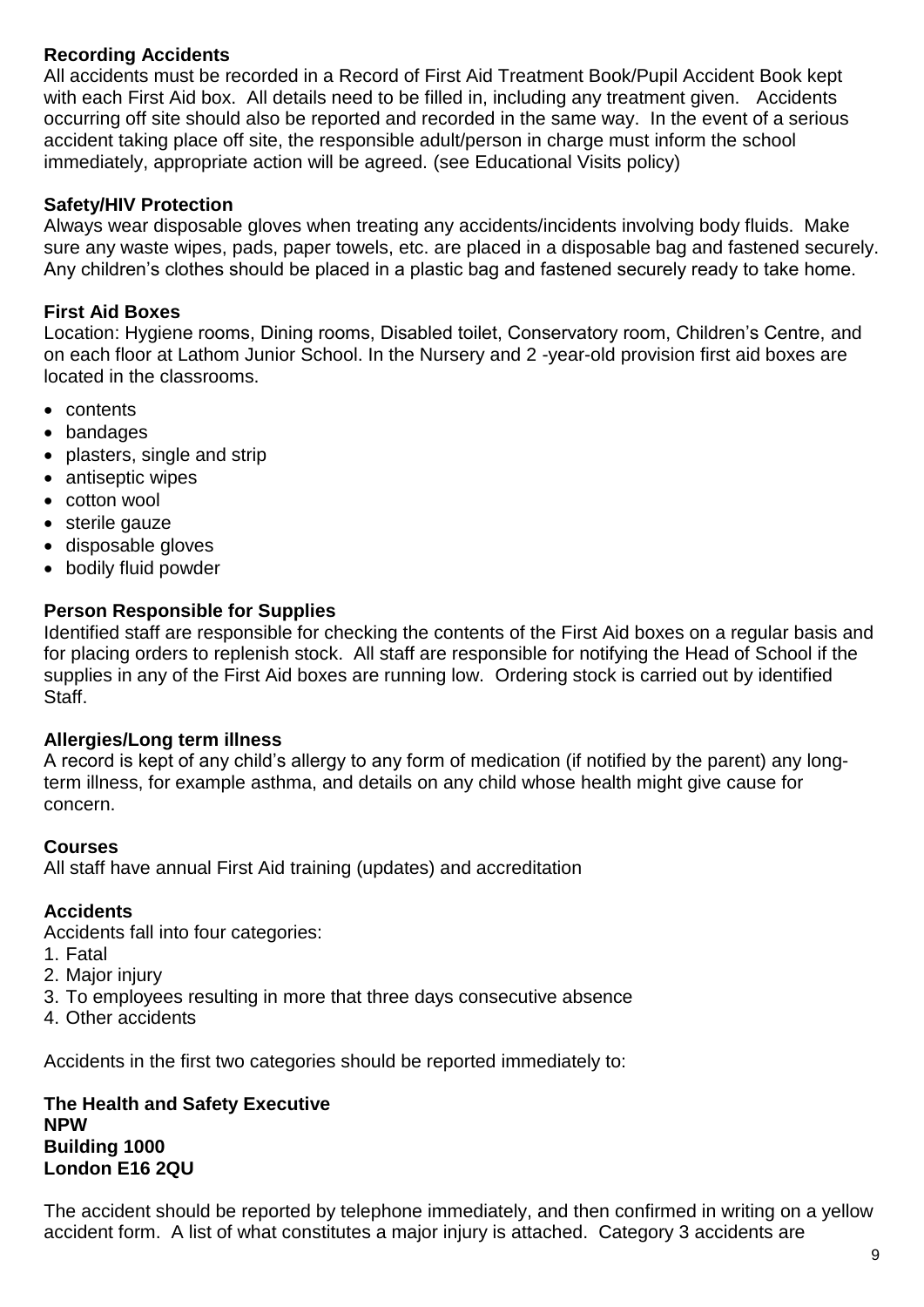reported to the Health and Safety Executive within 7 days on yellow accident form available from Head of School's office.

If the accident is more than a minor one for child or adult, please report it immediately to the Executive Headteacher/Head of School/Centre Manager who will send for and ambulance if needed and contact parents.

When in any doubt, contact parents/guardian immediately.

## **Other accidents**

These are the accidents that occur more commonly on our site.

Procedure to follow:

- All staff must complete an accident report for minor injuries (including all bumps on the head, but not minor cuts and grazes).
- If a child has a bump on the head, you must send a letter home and/or contact the parent/guardian. At Altmore letters and *I bumped my head today* stickers are kept with the First Aid Boxes and in classrooms. At Lathom, letters are kept by the Admin Staff.
- Fill in the accident form (copies are kept with Admin/ with First Aid boxes) if the parent/guardian has to be sent for to take the child to the family doctor or to hospital for further treatment.

Copies will then be taken for:

- Health and Safety Executive (and posted)
- Area Education Office
- For the school file

## **Major Injuries**

- Fracture of the skull, spine or pelvis
- Fracture of any bone in the arm other than a bone in the wrist or hand
- Fracture of any bone in the leg other than a bone in the ankle or foot
- Amputation of a hand or foot
- The loss of sight of an eye
- Any other injury which results in the person injured being admitted to hospital as an inpatient for
- more than 24 hours, unless that person is detained only for observation

It might be that the extent of the injury may not be apparent at the time of the accident or immediately afterwards, or the injured person may not immediately be admitted to hospital. Once the injuries are confirmed, or the person has spent more than 24 hours in hospital, then the accident must be reported as a major injury. A RIDDOR (Reporting of Injuries, Diseases and Dangerous Occurrences Regulation 2013) must be completed.

*See link for all associated report forms: <https://www.hse.gov.uk/riddor/report.htm>*

## **Accident Documentation**

The following documentation is attached:

London Borough of Newham School Incident form

## **Reporting School Accidents**

Certain accidents arising out of or in connection with work are reportable to the Health and Safety Executive under the requirements of the RIDDOR Reporting of Injuries, Diseases and Dangerous Occurrences Regulations 2013. The following gives practical advice to schools on compliance with this duty.

Advice in any area of concern can be obtained from: **Health and Safety Executive**  0203 373 9884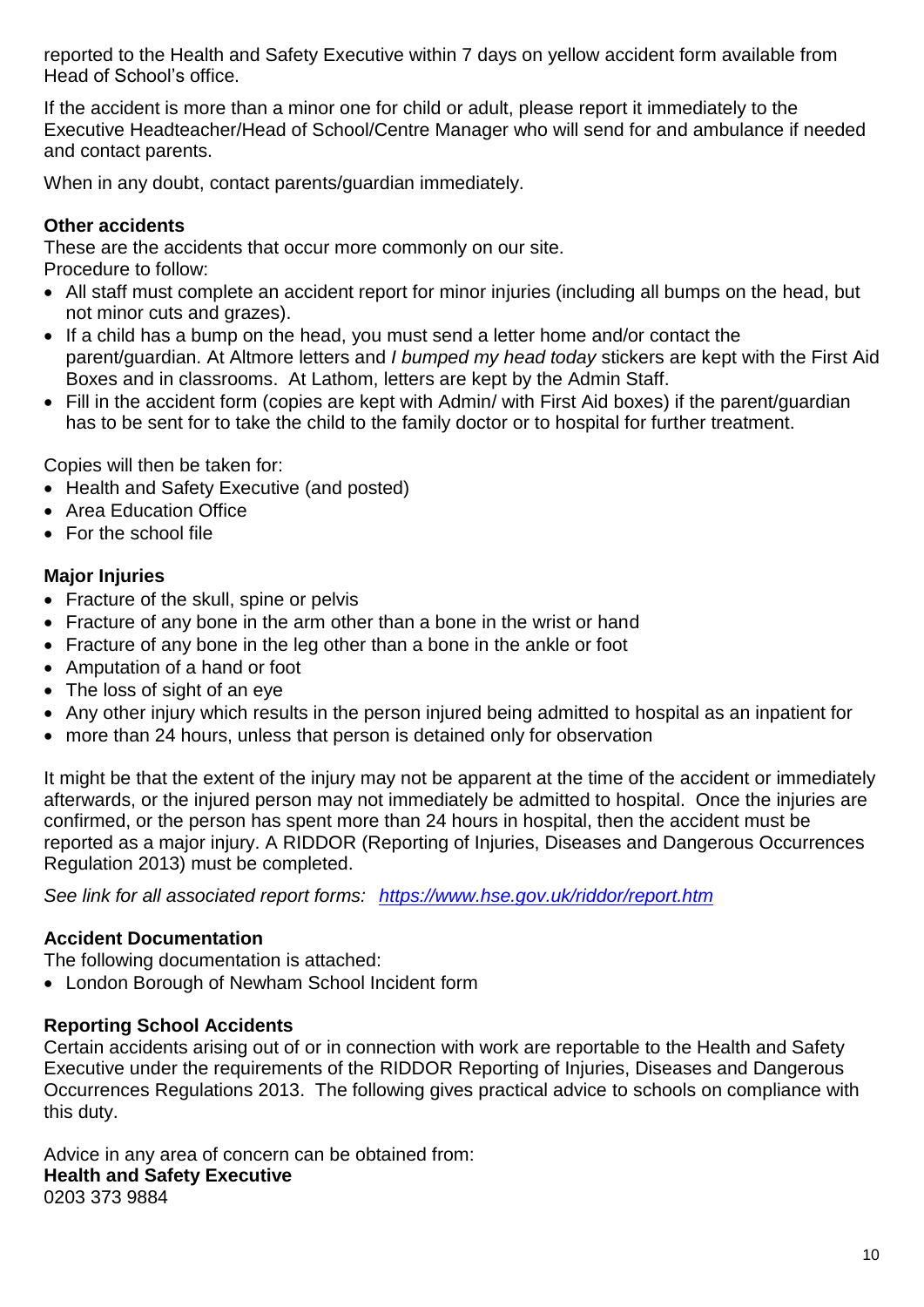## **Employee Accidents**

This applies to all Education employees and self-employed persons on school premises.

Any accident to an employee resulting in a fatal or major injury must be reported to the HSE immediately by telephone. The details must be confirmed on Form F2508 within 7 days, please see the link to access the form: [http://wwcc.candcss.com/pdf\\_files/wwcc\\_sms\\_riddor\\_report\\_f2508.pdf](http://wwcc.candcss.com/pdf_files/wwcc_sms_riddor_report_f2508.pdf)

If the accident does not result in a fatal or major injury, but the employee is incapacitated from their normal work for more than three days, (excluding the day of the accident), there is no need to telephone; but Form 2508 must be completed and sent to the HSE within seven days of the accident.

## **Children's Accidents**

Including accidents to any visitors not at work.

Fatal and major injuries to pupils on school premises during school hours must be reported in the same way as those to employees. However, injuries during play activities in playgrounds arising from collisions, slips and falls are not reportable unless they are attributable to:

- The condition of the premises (for example, potholes, ice, damaged or worn steps, etc.
- Plant or equipment on the school premises
- The lack of proper supervision

Fatal and major injuries to school pupils occurring on school sponsored or controlled activities off the school site (such as school trips) must be reported if the accident arose out of or in connection with these activities.

## **Personal Safety of Staff**

- All staff should take steps to ensure their personal safety and that of their property.
- Lockers are provided for all staff to store their valuables/personal items.
- Keys for these are provided and returned when the member of staff resigns from their post.
- Only individual members of staff should have access to their locker. Children should not be given access.
- All external gates are locked at 3.35 pm (Lathom) and 3.45pm (Altmore). All staff are requested to exit the building via the staff entrance
- Children attending after school clubs must leave the building by the main entrance.
- Where a parent/visitor becomes aggressive or uses threatening behaviour the Executive Headteacher/Head of School or a member of the Leadership Team (LT) should be sent for immediately.
- The Executive Headteacher or a member of LT will attempt to diffuse the situation, however, should it continue, the police will be summoned.
- Where a member of staff suspects a parent may become aggressive or difficult s/he should ask for another member of staff to be present/or ask the Executive Headteacher/Head of School to see the parent on his/her behalf. Aggressive/threatening behaviour will not be tolerated.
- The perpetrator will be informed by the Executive Headteacher that they are banned from entering the school premises/site until such time that she is assured it will not be repeated.
- The Executive Headteacher will inform the Chair of Governors regarding the incident and advice will be sought from NPW to how to proceed.

### **Home Visits (See Home Visiting policy for protocols)**

Staff carrying out home visits must only do so with a colleague and must inform the Executive Headteacher/Head of School:

- who they are visiting
- $\bullet$  the purpose of the visit
- $\bullet$  the estimated length of the visit
- $\bullet$  the time of the visit
- expected time of arrival returning to the school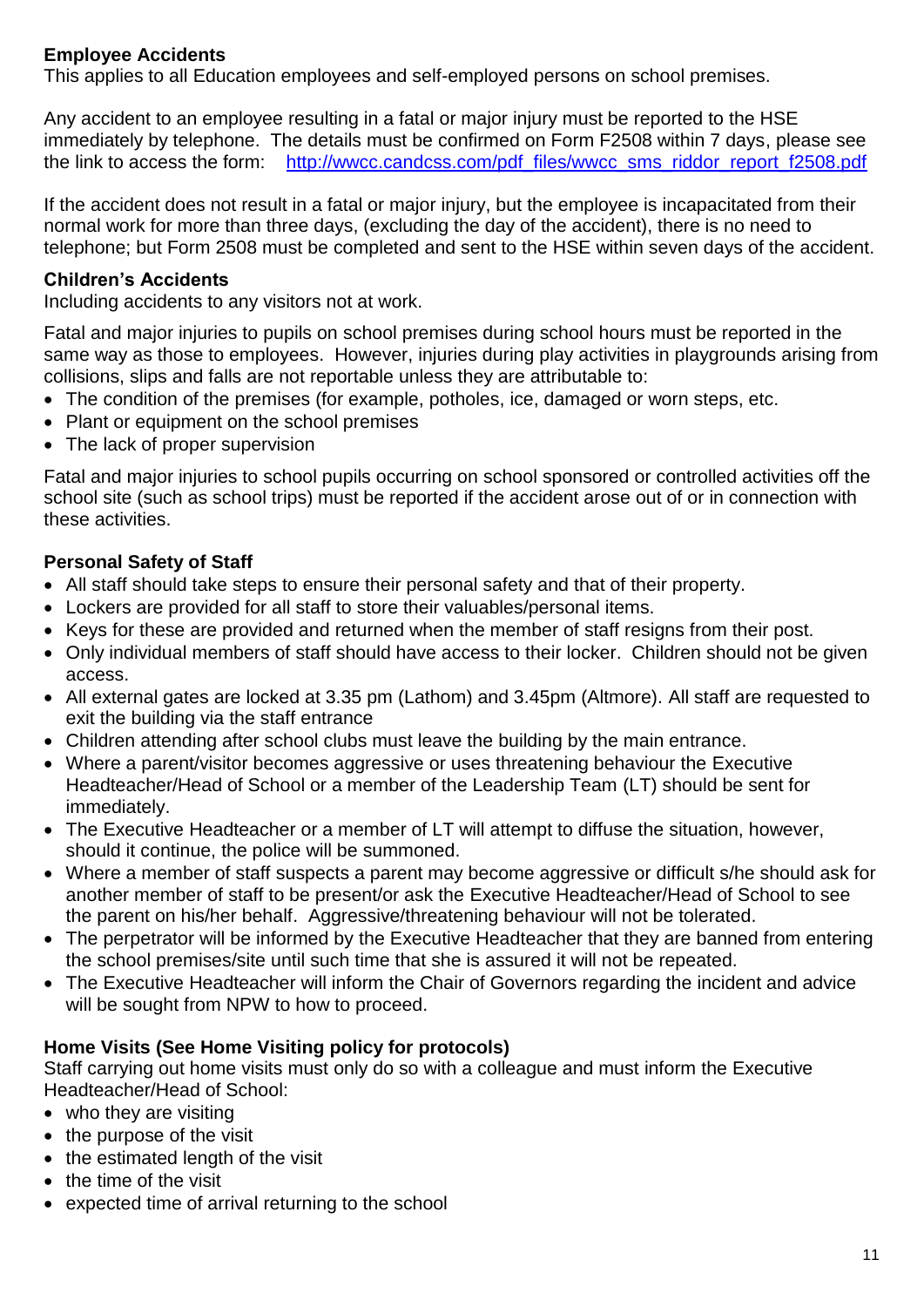Staff should endeavour to contact the Executive Headteacher if they are running late They should report to the Executive Headteacher on their return to the school

Where staff are requested to take a child home who is, for example, unwell, they must:

- establish that someone is at home to receive the child (refer to the *Pupils Contact Numbers* stored in the school office)
- only deliver the child to the home address/emergency address into the safety of the named contact
- not enter the household

Where a child's parent/carers/emergency contact cannot be contacted the child must remain in school until such time the parent/carer/emergency contact can be found

## **After School Arrangements**

- Children under 10 years of age must be escorted to and from school by a responsible adult
- At Lathom Junior School all children must be escorted into the playgrounds at the end of the school day and wait with the teacher until they see their parent/carer or whoever is collecting them, unless the teacher has been informed by the parent/carer that the child is allowed to go home on his/her own
- At Altmore the children are collected by their parent/carer from the external classroom door. No one under the age of 18 is allowed to collect a child.
- If the parent/carer is late/does not arrive, the teacher must bring the child to the reception office and call the parent.
- The member of the Leadership team on duty will supervise the child until such time the parent/carer/emergency contact can be reached and arrangements made for him/her to be collected.
- Children's contact numbers are accessible in the Main School Office. At Altmore, children's contact numbers are also accessible in class. Contact numbers are updated termly.
- The local Social Services department should be informed if attempts to contact the parent/carers are unsuccessful.

## **After School Activities**

Parents/carers must be informed, by letter of the After School Activity and give written consent for their child to participate.

The letter should state:

- $\bullet$  the purpose of the activity
- the type of activity i.e., football, dance, drama etc.
- the duration start and finishing times
- clothing required, i.e., football kit
- $\bullet$  the name(s) of the teacher(s) supervising the activity
- where and when the child should be collected, i.e., 4.30 p.m. at the main entrance
- parent/carers must be informed if the activity is cancelled for any reason. [Please refer to the Staff Handbook]
- staff should keep an attendance register of the pupils involved in the activity. Attendance registers are kept in the Main Office
- it is preferable that two members of staff organise an after-school activity together so that should one be absent the activity can still take place

### **Child Protection / Safeguarding**

Please refer to Child Protection/Safeguarding Policy.

### **Emergency Evacuation Procedures**

Please refer to Emergency Evacuation Policy.

#### **Handling and Safekeeping of Money**

All money collected in school and for whatever reason should be stored in the safe. The Business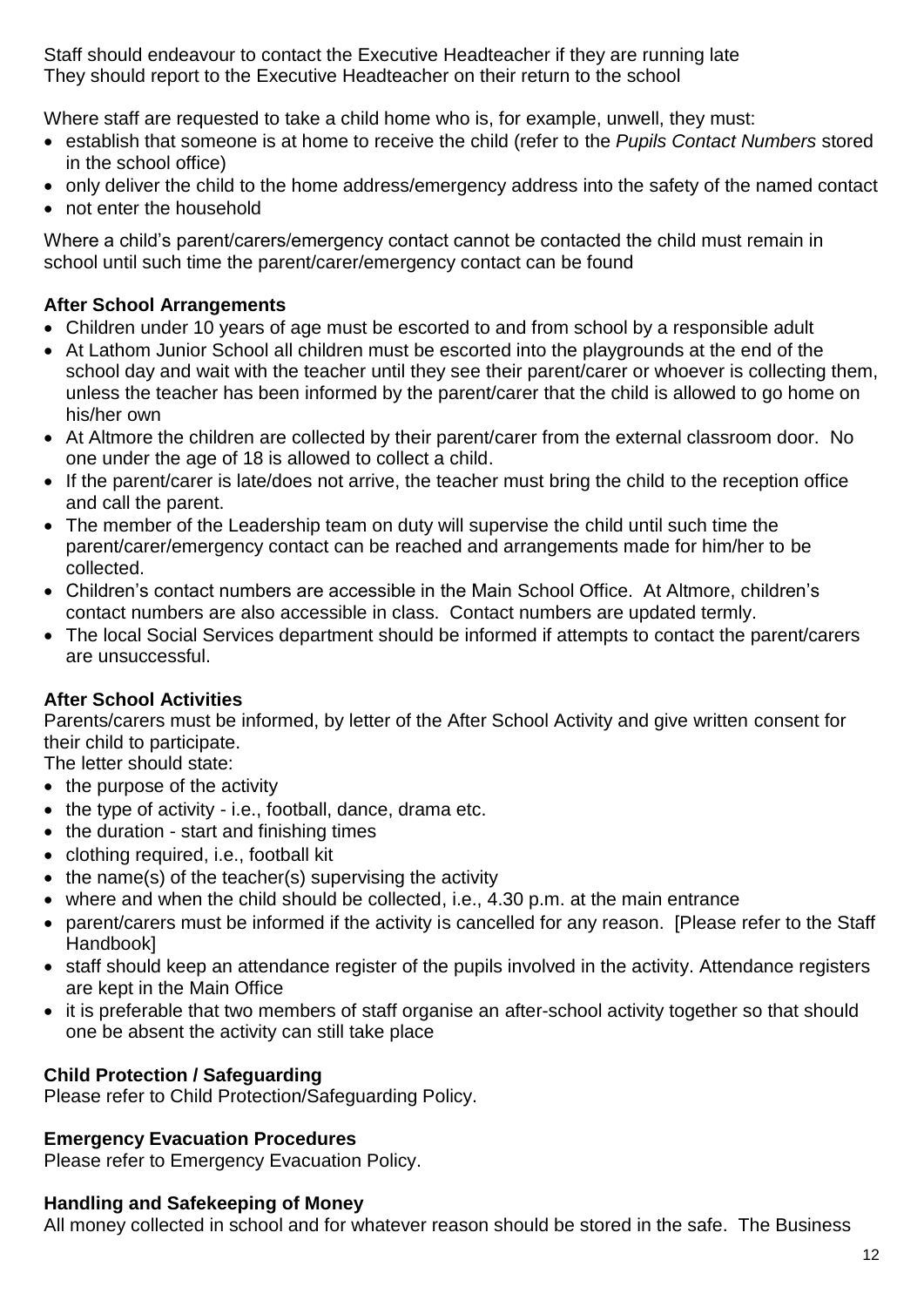Manager/Office Manager has access to the safe via the Executive Headteacher or Head of School. Cash can be collected for several reasons, these include:

- fundraising events i.e., sponsored spell, walk etc.
- payments for educational outings, e.g., cost of travel
- staff collections
- tea/coffee fund
- purchase of books through the book club

All staff should keep clear and precise records of the amount of money received and for what purpose. A photocopy of the list of pupils in the class can be used for this purpose. The record should show:

- $\bullet$  the purpose for collecting the money, e.g., outing to the British Museum Fares, etc.
- at Altmore staff should record, next to the pupil's name, the amount paid and provide a running total for each day the money is collected - this record should be signed and dated
- money should be sent, immediately, after collection, to the office, in a suitable container each day
- at Lathom money should be sent, immediately, after collection, to the reception office, in a suitable container each day/envelope
- no children should be allowed to carry money to the office, money must be brought to the office by an adult
- office staff must check the amount collected and ensure it is correct
- the container should be placed in the safe
- if the amount shown does not correspond with the amount in the container office staff should inform the member of staff immediately
- the member of staff should check the disparity and either sign to show that it has been verified or make enquires to ascertain where the difference is
- the money should be paid into the School Bank Account as soon as possible
- clear records of the amounts received should be kept as described above
- all monies are collected by LBN secure collection service
- the collection of payments for dinner monies are checked daily by office staff they are "bagged" up" and kept in the safe until collected by secure collection service
- payment for school photographs does not involve staff handling money, the amount charged is enclosed in envelopes provided for this purpose
- envelopes should be sent/handed to office staff immediately who will store them in the safe and make arrangements with the photographer's representative when they should be collected

#### **Head lice**

From time-to-time children and staff will suffer from Head lice. Parents/carers/staff should inform the school when this occurs. Periodically information will be given to Parent/Carers on how to avoid Head lice

#### **Graffiti**

In the event that it is detected it should be reported immediately to the Executive Headteacher/Premises Manager/Site Supervisor who will endeavour to ascertain who is responsible and make arrangements for it to be removed immediately.

### **I.T.**

All PCs and printers are networked and all have 'hard', or wireless access to the Internet. All Internet access is filtered by the London Grid for Learning (LGfL) therefore, children/staff are able to access 'safe' sites only.

All IT equipment should be turned off each night. The server should never be switched off.

Where a *breakdown* in the system occurs, it should be reported immediately via the SBT's log.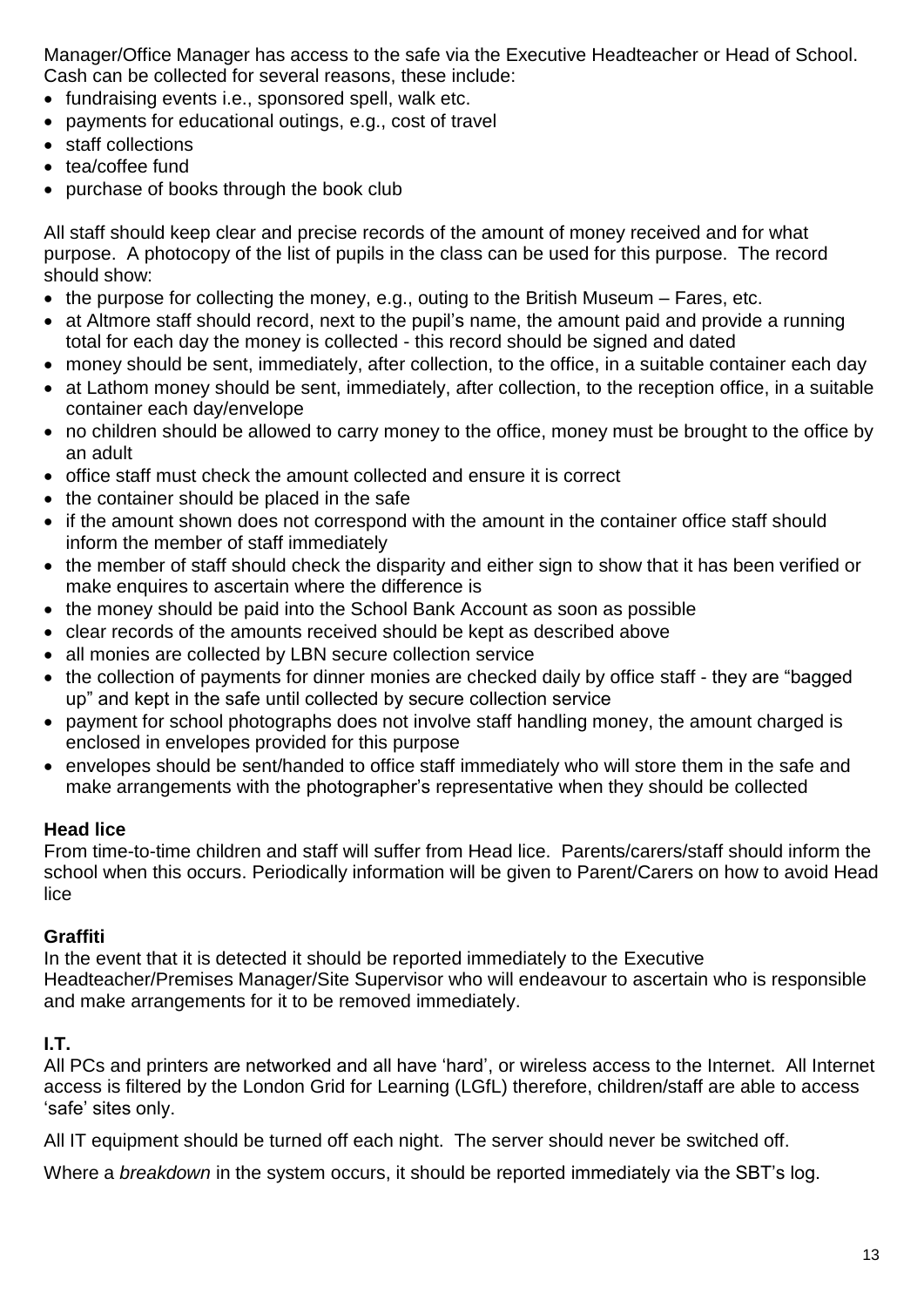## **Conclusion**

Staff need to actively remind children of Health and Safety issues individually, as a class, and on occasions as a whole school. Parent/Carers will also be informed through the school prospectus, Newsletters, etc. and where the need arises individually.

Health and Safety Arrangements are monitored and reviewed regularly throughout the year or when internal organisation, i.e., function of rooms/areas change, by the Executive Headteacher, Premises Manager, or when highlighted by others. Regular Risk Assessments ensure that safety of our building for all is assured.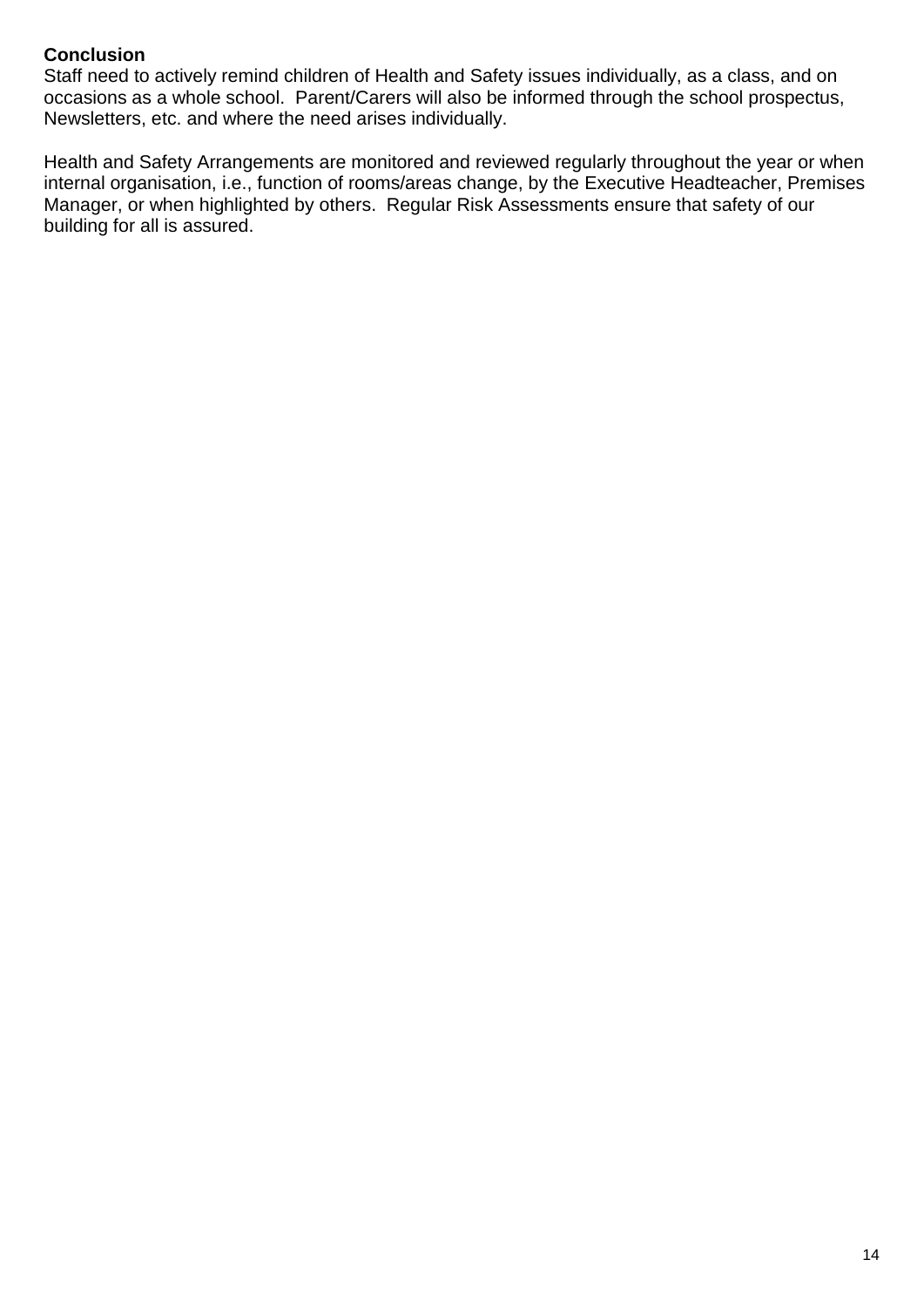## **Guidance for Contractors on Site**

The Health and Safety Inspectors for London Borough of Newham have recommended we inform you of the following points:

- Smoking is not allowed in or on any part of the school site.
- All contractors must sign in and out the contractors log and wear ID badges at all times whilst on school premises.
- Parking on site may not be available but if you do park on site, car details must be left with Reception office.
- Attendance at a site meeting is compulsory at the start of all 'works'.
- Materials, tools or property can be left on site at contractor's own risk. Altmore & Lathom schools Federation cannot be held responsible for any loss or damage etc.
- Premises Manager, Site Supervisor and Reception Office must be informed of all personnel entering and leaving the site. Keys will not be given out to contractors at any time.
- During term-time works can only be carried out before school starts at 8.30am or after children have left school at 3.30pm.
- During holiday times works can be carried out from 8am to 5pm, unless an emergency arises.
- Contractors carrying out works during the school day must have a current enhanced Disclosure and Barring Service (DBS number will be required at the start of the school day).
- All work areas must be cleared and cleaned at the end of each day or task.
- All materials, rubble and rubbish must be cleared into skips or designated areas at the end of each working day.
- Please ensure that school site is left clean and tidy at all times.
- Allocated toilet facilities are available on the premises.
- All contractors must read and adhere to Fire and Safety signs–(assembly point is in the playground).
- All contractors must read and adhere to Asbestos management Plan (AMP).
- Voltage110 tools/cordless tools must only be used on site.
- All electrical tools must be pat tested.
- Please do not talk to the children (our children are asked not to talk to strangers)

If you have any problems, please see the Executive Headteacher: Sarah Rowlands (07415 800030) Premises Manager: David Graves (07801 321813) or Site Supervisor: Wayne Rozee (07921 693565) who can be contacted on the numbers shown.